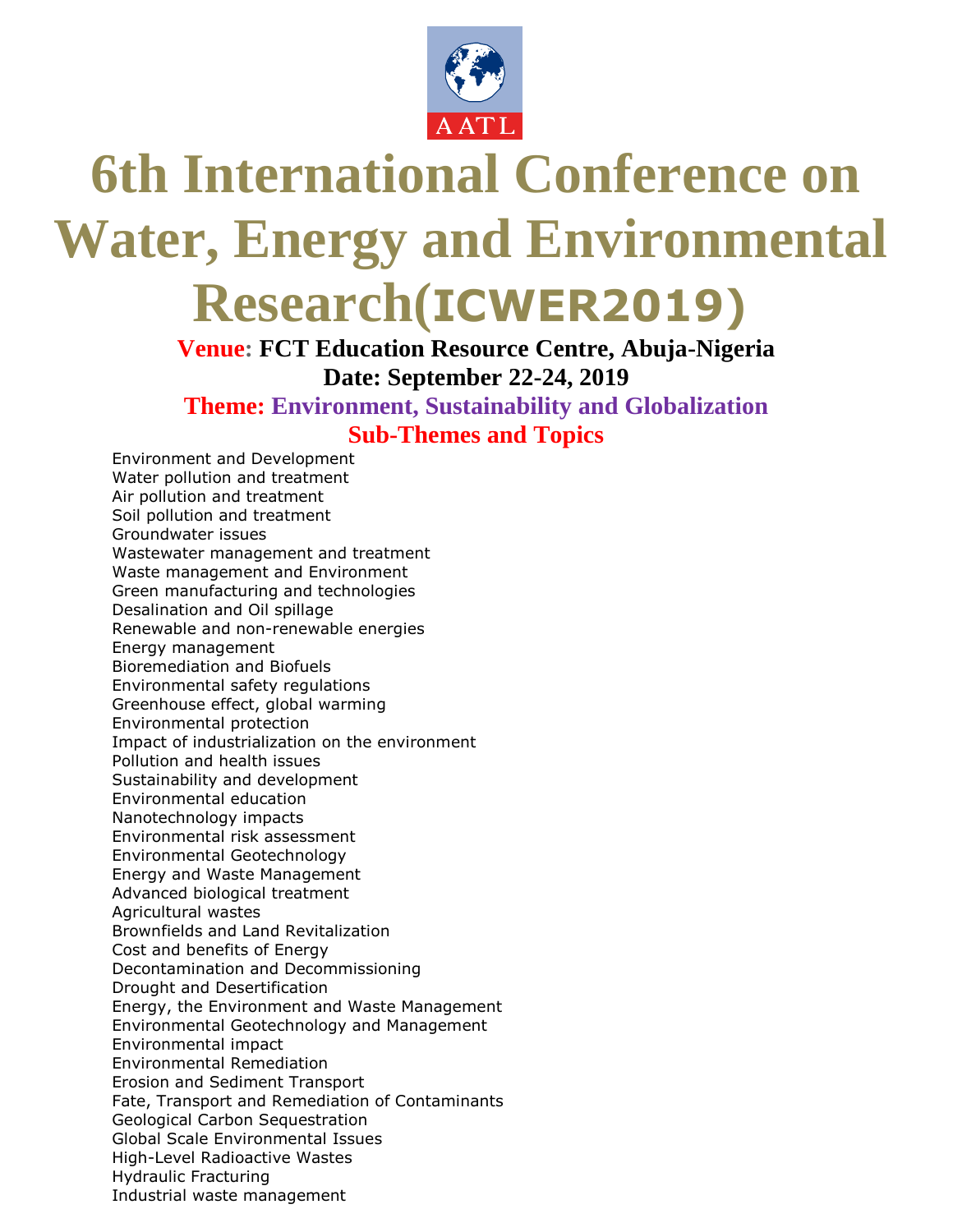Landfills, design, construction, and monitoring Landslide Hazards Long-Term Nuclear Waste Containment Low-Level, Intermediate Level, Mixed Waste Management of emerging wastes Medical wastes and Methane Recovery Mining and mineral wastes Nuclear and hazardous waste Nuclear Power Plant Waste Nuclear Fuel Management Packaging and Transportation Reduce, reuse and recycle Resource and energy recovery Site Monitoring/Characterization Systems Soil Science and Pedology Transuranic Radioactive Waste Surface and Ground Water Quality Waste Containment and Impoundment Systems Waste from electronic and electrical equipment Waste incineration and gasification Waste-to-Energy Systems Wastewater treatment Water Conservation and Reuse Water Sustainability Agriculture and Rural Development Geography and Regional Planning Watershed Management Environmental dynamics Meteorology and Hydrology Geophysics and Atmospheric physics Physical oceanography Global environmental change Ecosystems management Climate and climatic changes Global warming and Ozone layer depletion Carbon capture and storage Integrated ecosystems management Satellite applications in the environment Biodiversity conservation and Deforestation Landscape degradation and restoration Wetlands and Ground water remediation Eco-technology and Bio-engineering Environmental sustainability Resource management Environmental systems approach Renewable sources of energy-energy savings Sustainable cities and Clean technologies Health and the Environment Health related organisms Hazardous substances Biodegradation of hazardous substances Toxicity assessment and epidemiological studies Estate Management Quality guidelines,regulation and monitoring Indoor air pollution Water resources and river basin management Regulatory practices in Water and Energy Public participation Oil and Gas Modelling and decision support tools Institutional development Transboundary cooperation Management and regulation of pollution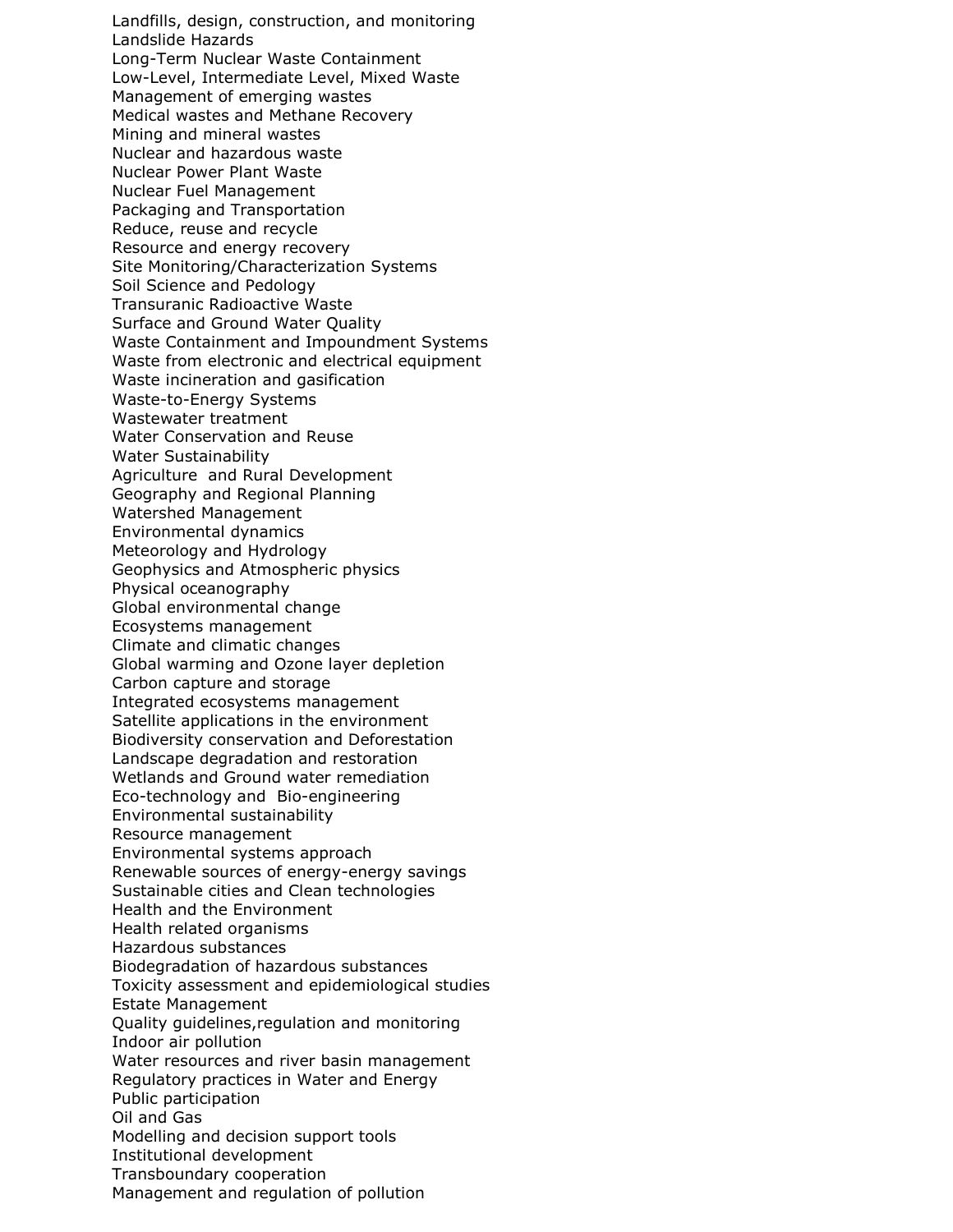Monitoring and analysis of environment Ground water management Wastewater and sludge treatment Quantity Surveying Sludge treatment and reuse Fate of hazardous substances Industrial wastewater treatment Advances in Water & Energy processes On site and small scale systems Storm-water management Air pollution and control Atmospheric modelling Land Surveying Petroluem Economics Environmental Economics Natural Resource Management Aquatic Sciences Biotechnology Earth Science Energy Resources and Conservation Environmental Analysis-Monitoring Environmental Biology Environmental Chemistry Environmental Economics Environmental Engineering Environmental Health - Public Health Environmental justice and ethics Environmental Law - Policy - Eco Justice Environmental Management Environmental Microbiology Environmental Modelling Environmental Physics Environmental Toxicology Global Environmental Change Hazardous Substances and Risk Analysis Hydrology and water Land Use and Reform Natural resources and ecosystem services Nature Conservation - Biodiversity Noise Pollution and Control Policy and Development Pollution and Remediation Pollution Control Technologies Solid Waste Management Sustainable Development Water and Wastewater Treatment Water Quality

### **Guidelines for Authors**

The Full Text papers in MS Words should be submitted by one of the authors of the paper through email attachment.The submitting author takes responsibility for the paper during submission and peer review. All submitted formatted full-text papers should report original, previously unpublished research results, experimental or theoretical. Papers submitted to the conference should meet these criteria and must not be under consideration for publication elsewhere.Manuscripts must be submitted on the understanding that they have not been published elsewhere and are not currently under consideration by another conference.All enquiries concerning the publication of accepted manuscripts should be addressed to conference secretariat.All manuscripts are subject to peer-review and are expected to meet the scientific criteria of significance and academic excellence. Submissions will be considered by two members of the scientific committee.All manuscripts should include the following information:Paper title,Full author names,Full institutional mailing addresses and E-mail addresses when submitting manuscripts for potential publication in